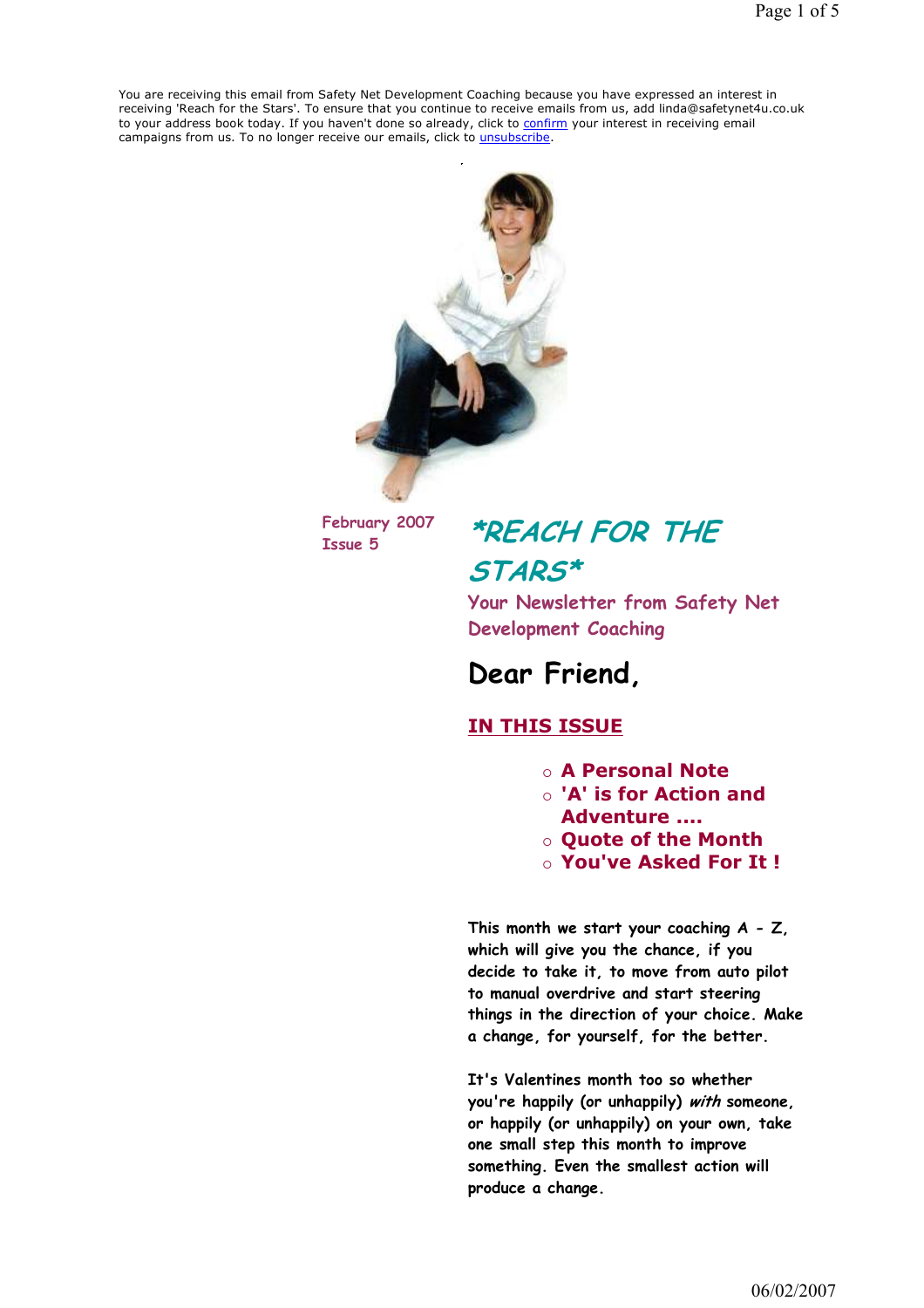#### Decide TODAY, grit your teeth and DO IT.

### THANK YOU

These people know who they are! Good luck in sticking to the goals you've set yourself. Ignore any slip ups on the way and reward yourself for any and every step in the right direction.

#### A note to all of you who attended a Safety Net Development workshop/presentation this month.



This month I've run several group sessions/workshops for people who have taken self- development seriously enough to attend, listen, think and let's face it, work pretty hard.

Thank you to everyone who came along. Remember that this is just the start of a journey to more confidence, being happier to speak in public, staying off the chocolate, getting your retail business on-line or whatever you are setting out to achieve. Go out and tell your friends what you're doing and why.

#### Congratulations on hitting 2007 running.

I also want to thank all those people who have taken up the offer of a free trial coaching session and consequently have been kind enough to give me a donation for Macmillan Cancer Support. I am so pleased that you have discovered the value of personal coaching and that together we have raised money for a wonderful cause.

ASK YOURSELF NOW: if you haven't booked your session yet, what's stopping you?

Where else can you get someone to encourage, listen and give you the friendliest kick up the backside you'll ever receive, whilst at the same time sharing with you professional techniques to help move your motivation from 0 to 10 in 60 minutes!

Phone or email me and reserve yours NOW. t:01327 352755 e:linda@safetynet4u.co.uk

### 'A' IS FOR ACTION AND ADVENTURE

"Life is either a daring

...and Attitude, Aspiration, Authenticity, Acceptance, Awareness and Abundance!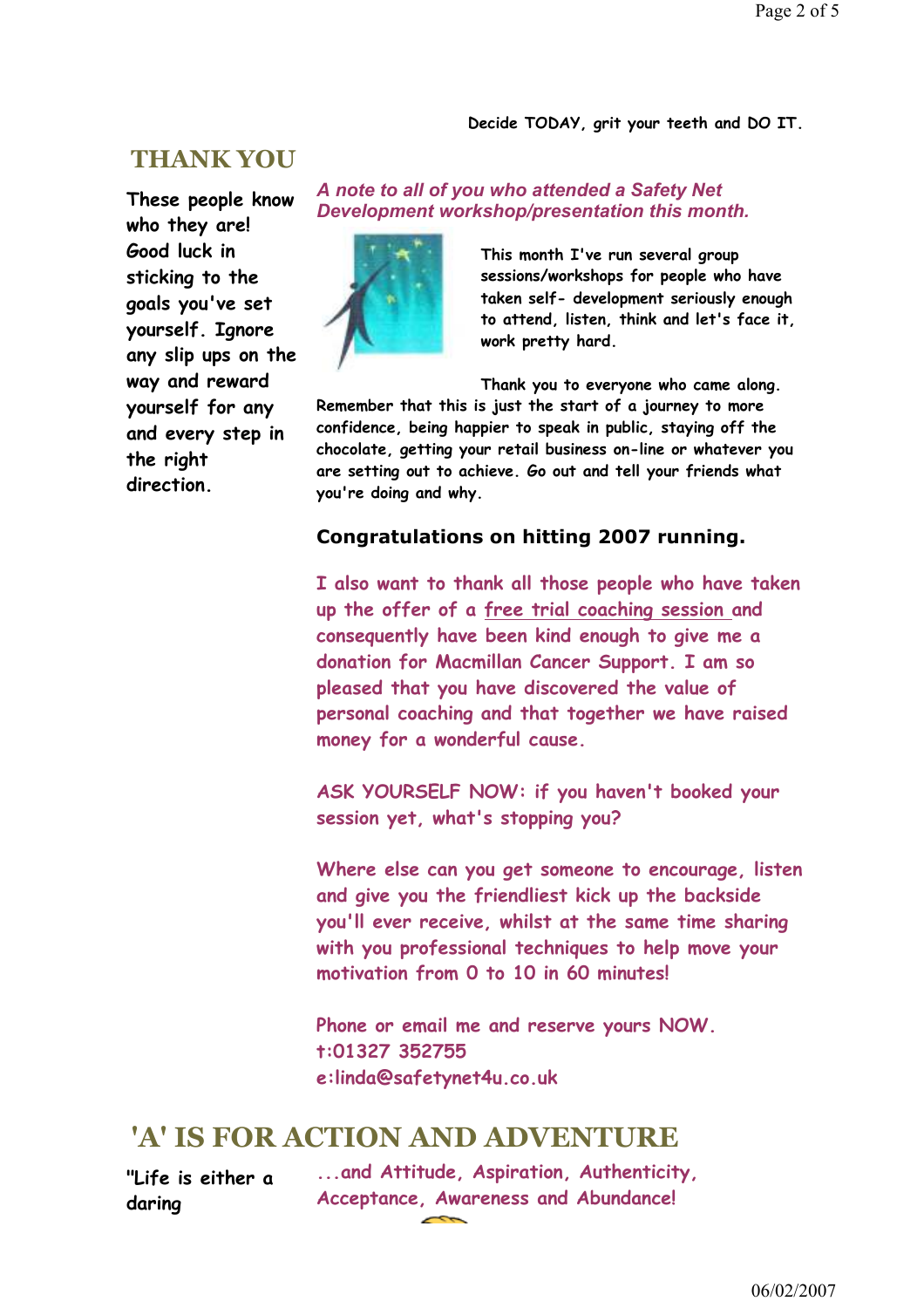ADVENTURE or nothing. To keep our faces towards change and behave like free spirits in the presence of fate is strength undefeatable." Helen Keller 1880-1968

As a Life Coach, my role is to be a change catalyst.

Question: how do you change? Answer: one action step at a time.

Running around like a headless chicken looking busy but not being very productive will produce the same results as doing nothing. And that is exactly what will happen. Nothing. You will just experience varying degrees of fatigue!

If change is unattractive to you or just plain scary but you know it needs to be done, the way to take action is bit by bit. Break down your targets into much smaller chunks. This is not a cop-out, an admission of failure or fear, but a sensible and realistic strategy for making great things happen.

If you are in the world of personal development, you will know the phrase 'eating the elephant'. Tackle your actions bit by bit. It is only when you do nothing except think about how hard it will be and say 'if only this or that were different', that you get stuck.

Nothing stays the same for very long, good or bad, so look on each day as an *adventure* into the unknown. STOP. DON'T PANIC. That doesn't mean putting yourself in the hands of fate, just buying into the adventure of trying different behaviours. Do something new. You can still be in control by taking responsibility for the actions you decide on. Thinking is wonderful. BUT DOING GETS RESULTS.

### "QUOTE OF THE MONTH"

Gabriel Garcia Marquez, Columbian writer

# "He who awaits much can expect little"



A call for action indeed! Sitting around waiting and hoping for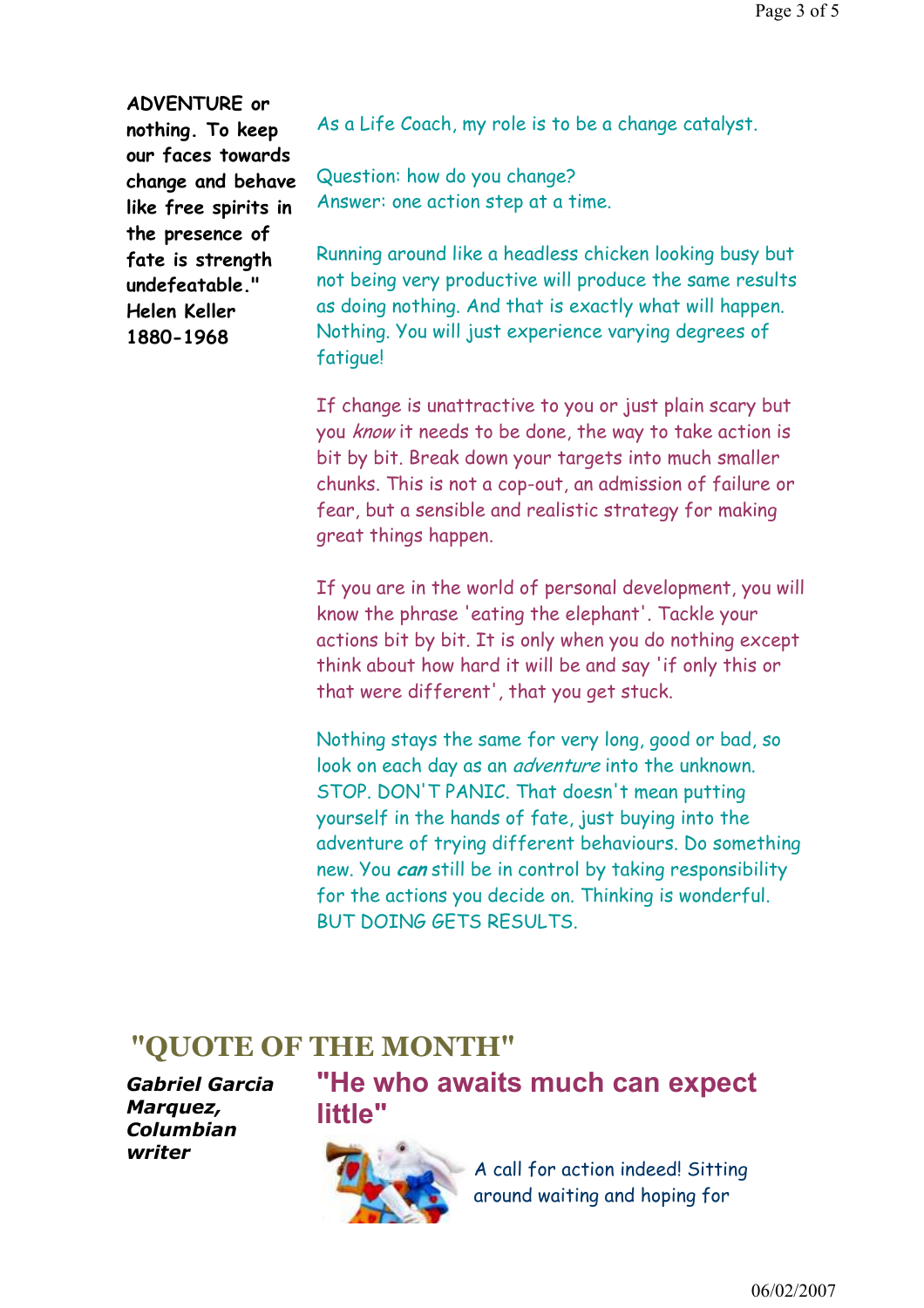opportunity to knock on your door is not a recipe for success. So get out there and MAKE something happen. This also reminds me of a riddle a colleague and fellow coach sent me this week.

Five frogs sitting on a log, 2 decided to jump off, how many were left? Answer: 5

Why? Because the first 2 only *decided* to jump.

Just thoughts = no action = no change.

#### Where can you use this to improve your day?

### YOU'VE ASKED FOR IT! I've done it!



Thanks to your feedback I've made the print bigger and easier to read, and broken up the sections more.

Also this month, the 'In this issue' list is right at the beginning so you haven't had to look for it when short of time.

Now you can see more clearly what's written, tell me more about what you want to read.

## See you next month.

# Linda

Contact Information - go on, get in touch! email: linda@safetynet4u.co.uk phone: 01327 352755 / 08456 444 634 web:

Join our mailing list!